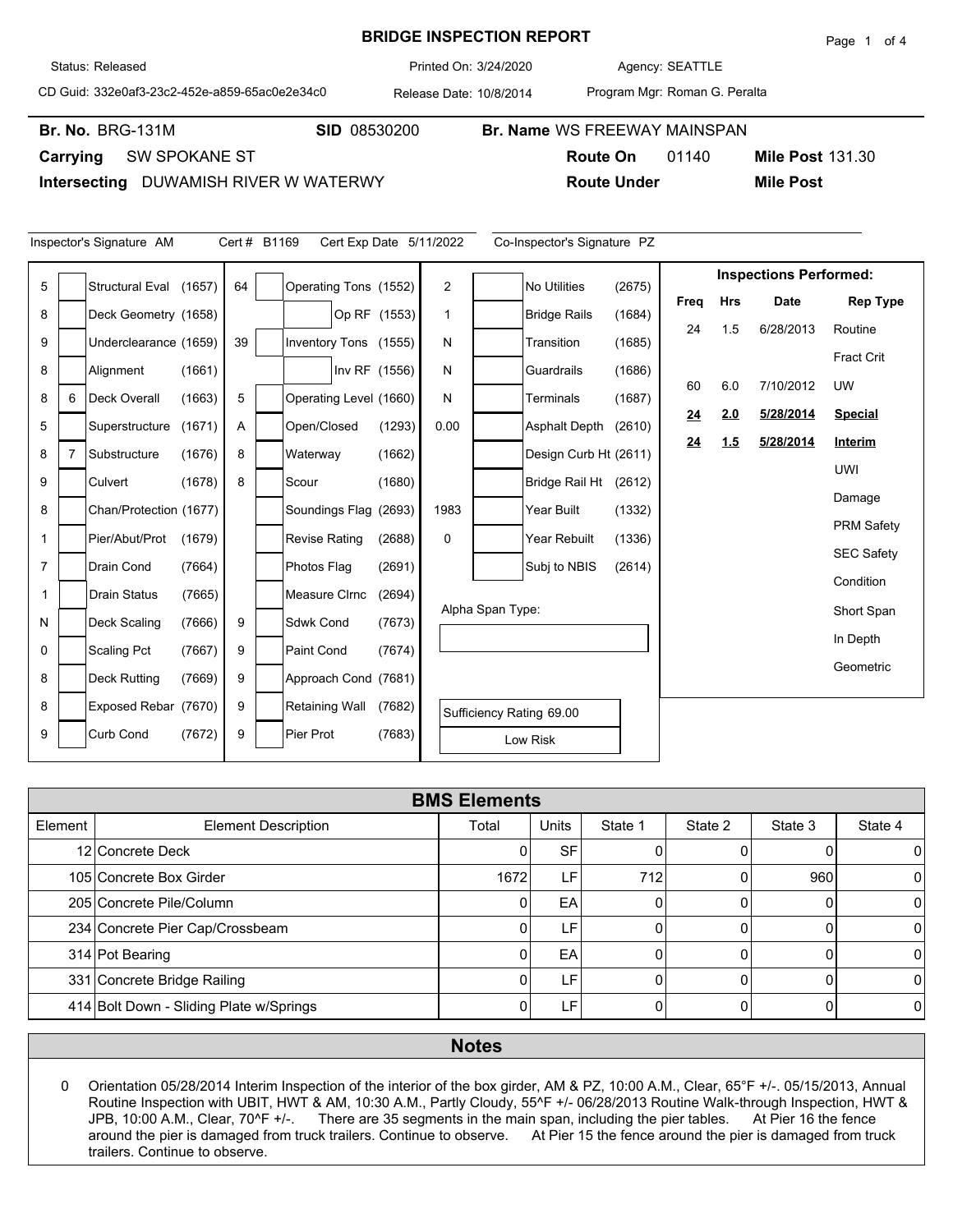|                                               |                         |                                     |                               | $1$ uyu $2$ ultr        |  |  |  |  |
|-----------------------------------------------|-------------------------|-------------------------------------|-------------------------------|-------------------------|--|--|--|--|
| Status: Released                              | Printed On: 3/24/2020   |                                     | Agency: SEATTLE               |                         |  |  |  |  |
| CD Guid: 332e0af3-23c2-452e-a859-65ac0e2e34c0 | Release Date: 10/8/2014 |                                     | Program Mgr: Roman G. Peralta |                         |  |  |  |  |
| <b>Br. No. BRG-131M</b>                       | <b>SID 08530200</b>     | <b>Br. Name WS FREEWAY MAINSPAN</b> |                               |                         |  |  |  |  |
| <b>SW SPOKANE ST</b><br>Carrying              |                         | <b>Route On</b>                     | 01140                         | <b>Mile Post 131.30</b> |  |  |  |  |
| DUWAMISH RIVER W WATERWY<br>Intersecting      |                         | <b>Route Under</b>                  |                               | <b>Mile Post</b>        |  |  |  |  |
|                                               |                         |                                     |                               |                         |  |  |  |  |
| <b>Notes (Continued)</b>                      |                         |                                     |                               |                         |  |  |  |  |

**BRIDGE INSPECTION REPORT**

Page 2 of 4

- 1 Special Inspection Notes Bridge Name: WSF High Level Bridge File No.: 131M Inspector: Ainalem Molla Co-Inspector: Pablo Zuleta Equip. Used: Flashlight, crack gauge, marking chalk Hours on Site: 3.0 Weather: Clear Date: 05/28/2014 Scope of Inspection: An Inspection of the segmentally cast in place, post tensioned, box girder from the interior. Findings, Location of Defects, and Recommendations General - This inspection was scheduled to check if the transverse cracks on the outside of the bottom of the main span at the 11th and 12th panels East of Pier 16 and the 11th panel West of Pier 17 are reflected in the interior. They were not last year and are visible on the inside this year. Access was provided through the manhole located in the westbound center lane shoulder at Pier 16. Confined Space procedures were used. Non-Permit Required. Fall Protection procedures were used for entry. All six sections of the box girder have shear cracking in the soffit of the deck at the ends of each section. Continue to observe. The fire suppression system supply pipe has vertical hangars and horizontal brace rods with turnbuckles. Typical in all box sections: The vertical hangars do not appear to be vertical. The horizontal braces are mostly bent and there is at least one that is broken. See Work Order #160505. It South Box, West End 1. Pier 16, west diaphragm, there are four longitudinal cracks with efflorescence visible in the top deck soffit. Continue to Observe (CTO) 2. Pier 15, end diaphragm, the earthquake restrainers indicated approximately 3 ½ inch of movement between anchor rod and restrainer plate. This is visible by looking at the rods for evidence of movement. (CTO) 3. Minor Transverse Leaching Cracks in box top soffit, located approx. 40 feet east of the end diaphragm. 4. Nine longitudinal cracks approximately 80 feet east of the west end diaphragm. Each crack is approx. 3 feet long. They are located in the box top deck soffit and within a closure pour. (CTO) 5. Typical throughout, small cold joint crack like openings occurred during construction and were filled by epoxy injection. These areas did not show any signs of recent cracking. (CTO) The watermain pipe hangers and supports have been damaged through out the box girder. The damage is most promenant at pipe hangers and supports near the wye fittings, which feed the fire hydrant runs. The vertical pipe hangers (Type I on plan sheet 20 of 100) are bent and show signs of stress, while the horizontal pipe hangers (Type II on plan sheet 20 of 100) show signs of stress and some have buckled. This has resulted in several water leaks at the victaulic groove joint fittings. The most promenant leak is at the west most fire hydrant wye and at a pipe joint 50 linear feet to the east. South Box, Main Span 6. Typical, there is an intermittent crack or cold fissure located in the re-entrant corner between the box web and box top deck. It appears to be construction related. (CTO) At all tendon anchorage steps there are hair line cracks from the box girder walls toward the center of the box at approximately a 45° angle. The cracks vary in width from 1/64" to 1/8". The visible cracks were traced with red or yellow marker for tracking. Continue to observe. The watermain pipe hangers and supports have been damaged through out the box girder. The damage is most promenant at pipe hangers and supports near the wye fittings, which feed the fire hydrant runs. The vertical pipe hangers (Type I on plan sheet 20 of 100) are bent and show signs of stress, while the horizontal pipe hangers (Type II on plan sheet 20 of 100) show signs of stress and some have buckled. South Box, East Span 7. The lights are out in this section. See Work Order #160510. 8. Typical, minor Transverse Leaching Cracks located in the box top deck soffit. (CTO) The watermain pipe hangers and supports have been damaged through out the box girder. The damage is most promenant at pipe hangers and supports near the wye fittings, which feed the fire hydrant runs. The vertical pipe hangers (Type I on plan sheet 20 of 100) are bent and show signs of stress, while the horizontal pipe hangers (Type II on plan sheet 20 of 100) show signs of stress and some have buckled. North Box, East Span 9. Typical, minor Transverse Leaching Cracks located in the box top deck soffit. (CTO) North Box, Main Span 10. Typical, minor Transverse Leaching Cracks located in the box top deck soffit. (CTO) At all tendon anchorage steps there are hair line cracks from the box girder walls toward the center of the box at approximately a 45° angle. The cracks vary in width from 1/64" to 1/8". The visible cracks were traced with red or yellow marker for tracking. Continue to observe. The watermain pipe hangers and supports have been damaged through out the box girder. The damage is most promenant at pipe hangers and supports near the wye fittings, which feed the fire hydrant runs. The vertical pipe hangers (Type I on plan sheet 20 of 100) are bent and show signs of stress, while the horizontal pipe hangers (Type II on plan sheet 20 of 100) show signs of stress and some have buckled. North Box, West Span 11. Typical, minor Transverse Leaching Cracks located in the box top deck soffit. (CTO) The watermain pipe hangers and supports have been damaged through out the box girder. The damage is most promenant at pipe hangers and supports near the wye fittings, which feed the fire hydrant runs. The vertical pipe hangers (Type I on plan sheet 20 of 100) are bent and show signs of stress, while the horizontal pipe hangers (Type II on plan sheet 20 of 100) show signs of stress and some have buckled.
- 9 Underwater Dive Inspection, Dan Stromberg/Matt Donahue, Collins Engineers, Inc. 7/10/2012, 2:30PM. 7/12/2012, 12:10PM.

12 Concrete Deck Between Pier 16 and Pier 17 the deck soffit between the box girders has longitudinal cracks with efflorescence. The number of cracks varies depending upon the box segment being observed but number between zero and eight. Continue to observe. Between Pier 16 and Pier 17, on the North soffit, there are two deep scrapes from a high-load hit. Continue to observe.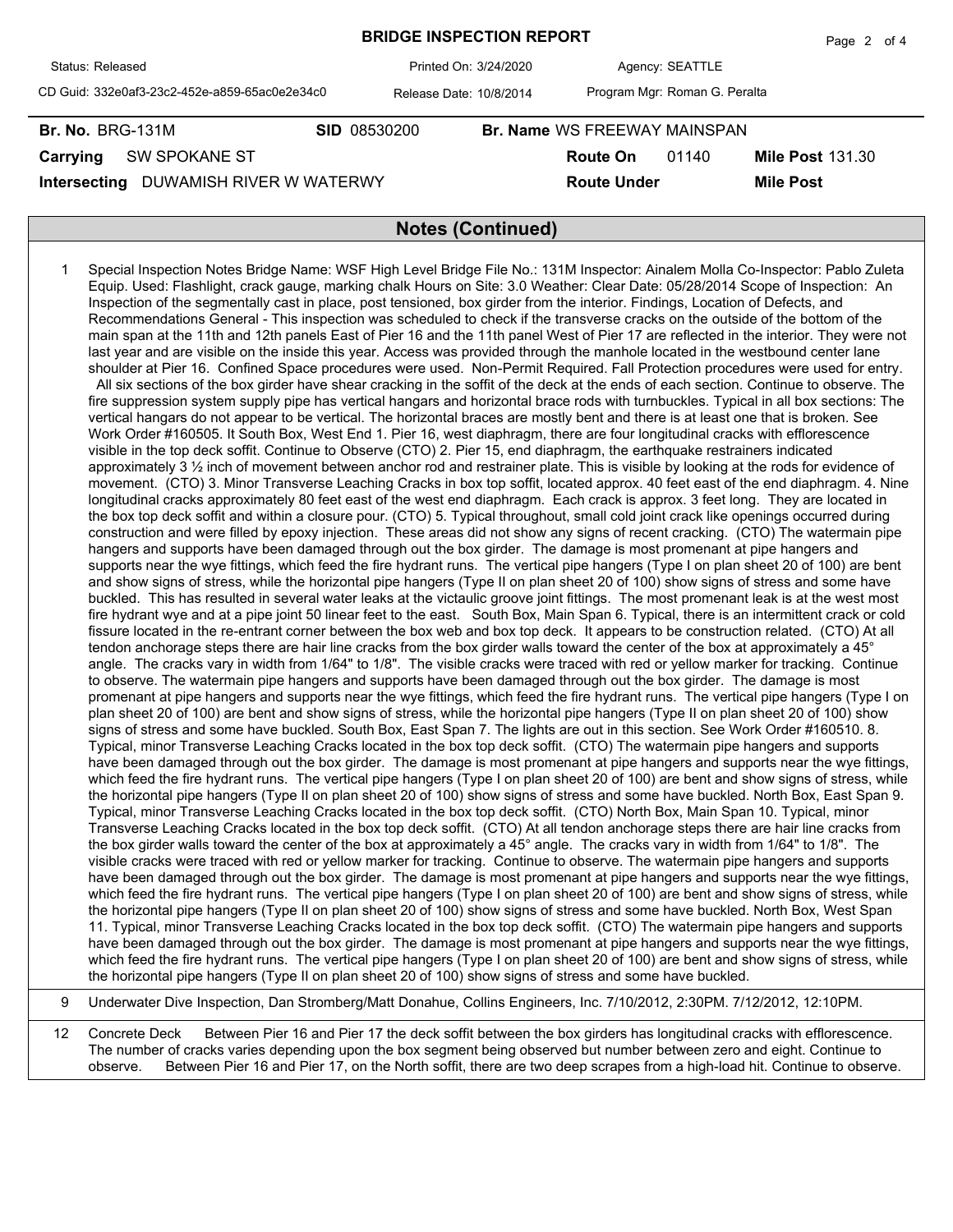| <b>BRIDGE INSPECTION REPORT</b>               |                         |  |                              |                               |                         |  |  |  |  |  |
|-----------------------------------------------|-------------------------|--|------------------------------|-------------------------------|-------------------------|--|--|--|--|--|
| Status: Released                              | Printed On: 3/24/2020   |  |                              | Agency: SEATTLE               |                         |  |  |  |  |  |
| CD Guid: 332e0af3-23c2-452e-a859-65ac0e2e34c0 | Release Date: 10/8/2014 |  |                              | Program Mgr: Roman G. Peralta |                         |  |  |  |  |  |
| <b>Br. No. BRG-131M</b>                       | <b>SID 08530200</b>     |  | Br. Name WS FREEWAY MAINSPAN |                               |                         |  |  |  |  |  |
| <b>SW SPOKANE ST</b><br>Carrying              |                         |  | Route On                     | 01140                         | <b>Mile Post 131.30</b> |  |  |  |  |  |
| DUWAMISH RIVER W WATERWY<br>Intersecting      |                         |  | <b>Route Under</b>           | <b>Mile Post</b>              |                         |  |  |  |  |  |
|                                               |                         |  |                              |                               |                         |  |  |  |  |  |
| <b>Notes (Continued)</b>                      |                         |  |                              |                               |                         |  |  |  |  |  |

| 105 | Concrete Box Girder Exterior of Box Girder Notes: At Pier 15 the lateral restrainers have extruded the PTFE sliding surface.<br>Between Pier 15 and Pier 16, between the third and fourth box sections from the West the joint has<br>Continue to observe.<br>cracked about 1/16 of one inch. The cracks start about three or four feet from the bottom of the box and run vertically up and bend<br>diagonally about one foot below the top flange of the box. These cracks are typical throughout the box section. See Work Order<br>Between Pier 15 and Pier 16, on the fourth, fifth, and sixth sections from the West there are diagonal hairline cracks on<br>#182935.<br>the South face of the South box. Similar cracks also appear on the North face of the South box. The cracks measure 0.2 mm wide.<br>Between Pier 15 and Pier 16, more severe close to Pier 16, longitudinal and diagonal cracks on the bottom<br>Continue to observe.<br>of the box, typical throughout. Continue to observe. At the 11th and 12th panels East of Pier 16 there are transverse cracks on<br>the bottom of the South box. See Work Order #208983.<br>Between Pier 16 and Pier 17, about mid-span between the two piers, on<br>the soffit of the North box, there is poorly consolidated concrete with many cracks. Continue to observe.<br>Between Pier 16 and<br>Pier 17, on the North side of the North box, there is minor damage due to a high-load hit. Continue to observe. Between Pier 16<br>and Pier 17, diagonal hairline cracks on the South face of the South. The number of cracks varies from two to eight. Continue to<br>Between Pier 16 and Pier 17, the cracks at the joint are limited to the center part of each joint. The cracks are vertical<br>observe.<br>along the joint and are about four feet long. The cracks are between 1/32 and 1/64of an inch wide. See Work Order #182935.<br>At<br>the 11th panel West of Pier 17 there are transverse cracks on the bottom of the North and South boxes. See Work Order #208984. |
|-----|-----------------------------------------------------------------------------------------------------------------------------------------------------------------------------------------------------------------------------------------------------------------------------------------------------------------------------------------------------------------------------------------------------------------------------------------------------------------------------------------------------------------------------------------------------------------------------------------------------------------------------------------------------------------------------------------------------------------------------------------------------------------------------------------------------------------------------------------------------------------------------------------------------------------------------------------------------------------------------------------------------------------------------------------------------------------------------------------------------------------------------------------------------------------------------------------------------------------------------------------------------------------------------------------------------------------------------------------------------------------------------------------------------------------------------------------------------------------------------------------------------------------------------------------------------------------------------------------------------------------------------------------------------------------------------------------------------------------------------------------------------------------------------------------------------------------------------------------------------------------------------------------------------------------------------------------------------------------------------------------------------------------------------------------------------|
|     | At the 3rd segmwent West of Pier 17, on the South face of the South box, there is an area of delamination. Continue to observe.<br>Just West of Pier 17, in the North face of the North box, there is a crack in the box. There was bondo applied on 06/09/98. On<br>08/23/06 it was noted that it has recracked. Continue to observe.<br>Between Pier 17 and Pier 18, there are one or two hairline<br>cracks on the soffit of the box. Continue to observe. Between Pier 17 and Pier 18, at the 9th joint between box sections West                                                                                                                                                                                                                                                                                                                                                                                                                                                                                                                                                                                                                                                                                                                                                                                                                                                                                                                                                                                                                                                                                                                                                                                                                                                                                                                                                                                                                                                                                                               |
|     | from Pier 18, the joint is open about 1/8" at the deck-box interface. The opening is about 2' long and 1/2" deep. Continue to observe.<br>Between Pier 17 and Pier 18, at the 10th joint between box sections West from Pier 18, the joint is open about 3/16" at the deck-<br>box interface. The opening is about 2' long and 1/2" deep. Continue to observe.<br>At Pier 18 the lateral restrainers have extruded<br>the PTFE sliding surface. Continue to observe.                                                                                                                                                                                                                                                                                                                                                                                                                                                                                                                                                                                                                                                                                                                                                                                                                                                                                                                                                                                                                                                                                                                                                                                                                                                                                                                                                                                                                                                                                                                                                                                |
| 205 | Concrete Column / Pile                                                                                                                                                                                                                                                                                                                                                                                                                                                                                                                                                                                                                                                                                                                                                                                                                                                                                                                                                                                                                                                                                                                                                                                                                                                                                                                                                                                                                                                                                                                                                                                                                                                                                                                                                                                                                                                                                                                                                                                                                              |
| 234 | Concrete Pier Cap / Crossbeam<br>At Pier 15, at the Northwest corner at the top of the pier cap there is a spall with exposed rebar,<br>3" x 3" x 1/2". See WO #6112.                                                                                                                                                                                                                                                                                                                                                                                                                                                                                                                                                                                                                                                                                                                                                                                                                                                                                                                                                                                                                                                                                                                                                                                                                                                                                                                                                                                                                                                                                                                                                                                                                                                                                                                                                                                                                                                                               |
| 314 | At Pier 15 The pot bearings for the box girders have oil stains. Continue to observe. At Pier 15, where the P.C.<br>Pot Bearing<br>girders are framed in, the steel bearing plates are corroded. See WO #8530. At Pier 18, where the P.C. girders are framed in, the<br>steel bearing plates are corroded. See WO #8530. At Pier 18 the South pot bearing for the box girder is leaking oil. Continue to<br>observe.                                                                                                                                                                                                                                                                                                                                                                                                                                                                                                                                                                                                                                                                                                                                                                                                                                                                                                                                                                                                                                                                                                                                                                                                                                                                                                                                                                                                                                                                                                                                                                                                                                |
| 331 | ConcreteBridge Railing<br>On the inside of the North barrier there is corroded rebar due to insufficient cover. This is typical.                                                                                                                                                                                                                                                                                                                                                                                                                                                                                                                                                                                                                                                                                                                                                                                                                                                                                                                                                                                                                                                                                                                                                                                                                                                                                                                                                                                                                                                                                                                                                                                                                                                                                                                                                                                                                                                                                                                    |

Continue to observe.

414 Bolt Down Panel - Metal At Pier 15 water leaks through the joint. The bearing seat area is wet. Continue to observe.

| <b>Repairs</b>   |      |  |                                 |              |              |                 |  |  |  |  |  |  |  |
|------------------|------|--|---------------------------------|--------------|--------------|-----------------|--|--|--|--|--|--|--|
| <b>Repair No</b> | Pr R |  | <b>Repair Descriptions</b>      | <b>Noted</b> | <b>Maint</b> | <b>Verified</b> |  |  |  |  |  |  |  |
|                  |      |  | (No repairs for this structure) |              |              |                 |  |  |  |  |  |  |  |

| <b>Inspections Performed and Resources Required</b> |           |          |     |      |                      |       |                                                                                                           |  |  |  |  |  |
|-----------------------------------------------------|-----------|----------|-----|------|----------------------|-------|-----------------------------------------------------------------------------------------------------------|--|--|--|--|--|
| <b>Report Type</b>                                  | Date      | Freg Hrs |     | Insp | <b>CertNo Coinsp</b> |       | <b>Note</b>                                                                                               |  |  |  |  |  |
| Routine                                             | 6/28/2013 | 24       | 1.5 | HWT  | G0506                | .JPB. |                                                                                                           |  |  |  |  |  |
| Underwater                                          | 7/10/2012 | 60       | 6.0 | MJD  | G0610                |       | Underwater Dive Inspection, 7/10/2012, Dan Stromberg/Matt<br>Donahue, Collins Engineers, Inc.             |  |  |  |  |  |
| <b>Special Feature</b>                              | 5/28/2014 | 24       | 2.0 | AM   | B1169                | PZ.   | 05/28/2014 Interim Inspection of the interior of the box girder,<br>AM & PZ, 10:00 A.M., Clear, 65°F +/-. |  |  |  |  |  |
| Interim                                             | 5/28/2014 | 24       | 1.5 | AM   | B1169                | PZ.   | 05/28/2014 Interim Inspection of the interior of the box girder,<br>AM & PZ, 10:00 A.M., Clear, 65°F +/-. |  |  |  |  |  |